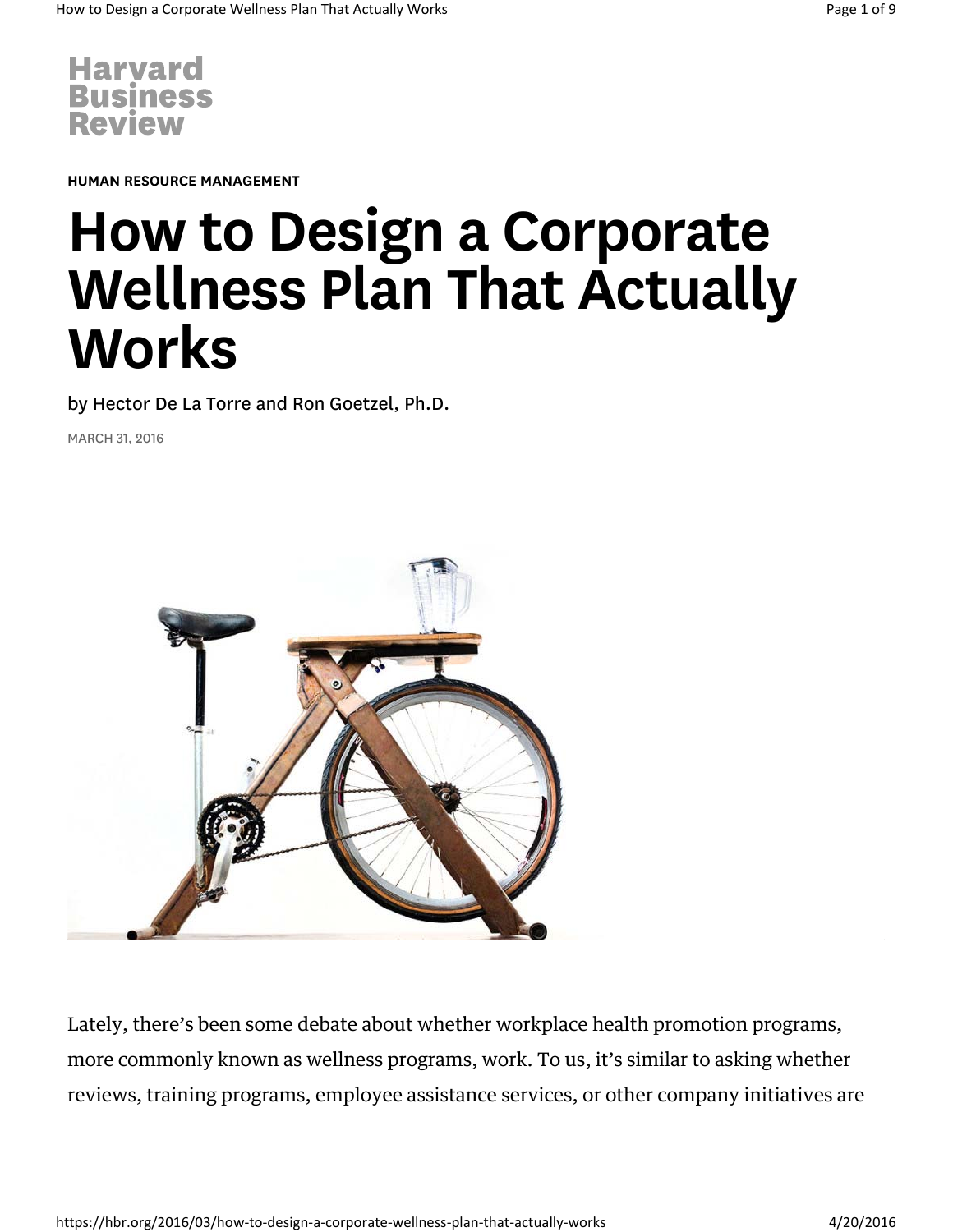effective for both worker performance and the bottom line. The honest answer is that some are successful while others fail. And most of the time this comes down to how they're designed and executed.

So how do you create an evidence-based health promotion program that *does* work? And what can employers do to avoid common pitfalls that lead to ineffective and, in worse case scenarios, harmful initiatives?

To tackle these questions, our respective organizations (the Transamerica Center for Health Studies and the Institute for Health and Productivity Studies at the Johns Hopkins Bloomberg School of Public Health) prepared a report, "From Evidence to Practice: Workplace Wellness that Works." It offers practical advice to employers, large and small, based on the latest research on workplace programs, expert advice from practitioners and candid interviews with business leaders.

One of the biggest lessons we learned in the process of creating the report is one-time events masquerading as health promotion programs – that is, activities not integrated into a comprehensive workplace health promotion strategy – are likely to fail. And there are five common ways these solitary initiatives tend to pop up in companies.

Administering health risk assessments only. Health assessments typically involve asking employees questions about modifiable risks, such as smoking behavior, physical inactivity, poor diet, and high stress levels. Oftentimes, these surveys are coupled with biometric screenings of blood pressure, cholesterol, height/weight, and blood glucose levels. But providing feedback reports that remind employees that smoking, not exercising, or being overweight is unhealthy does not motivate change unless workers are given the tools and resources to actually change and track their behaviors.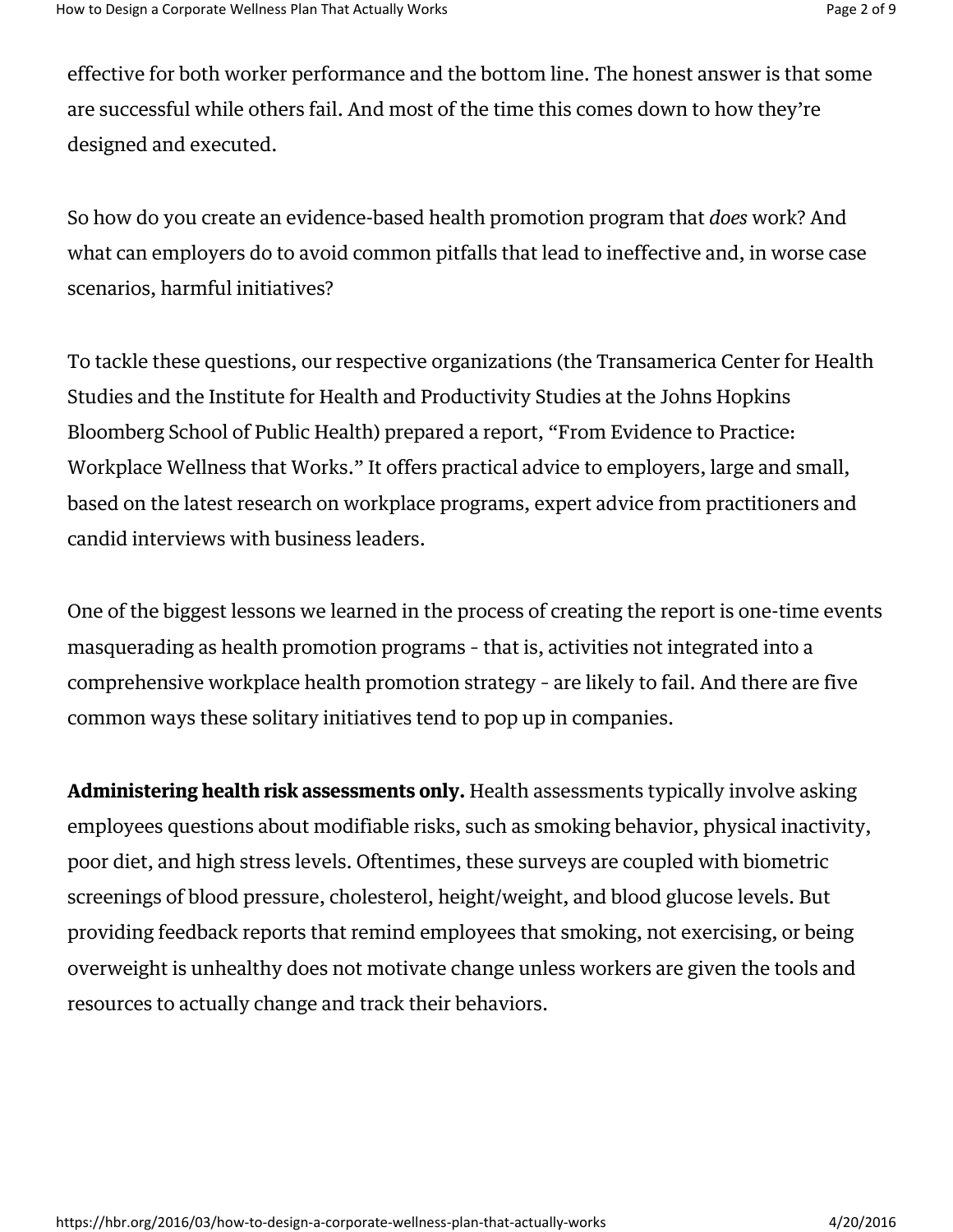Undoing decades of poor health habits won't be achieved by asking employees to complete a 15-minute questionnaire. And for otherwise healthy employees, frequent biometric screening is often unnecessary, and from a clinical standpoint may do more harm than good because follow-up treatments can be unnecessary and costly.

**Paying people to change their habits.** While financial incentive programs are popular, they may not achieve long-term behavior change; instead, they may lead to resentment and even rebellion among workers. This is because many traditional incentive programs are grounded on the assumption that people will behave in certain rational ways if paid to do so. Behavioral economics tells us otherwise: Sometimes people do things that are irrational and even counter to their best interests. Individuals may not focus on long-term benefits of a given action when a short-term reward (for example smoking a cigarette, consuming a large pizza, or spending hours watching television) is more appealing.

While there is some evidence that incentives work in specific instances for a small subset of workers, there is little research on the use of financial incentives in achieving long-term lifestyle changes like losing weight and not regaining it.

Sending people to your health plan's website. Surprisingly (at least to us), many employers think they've offered a wellness program if they direct their employees to a website made available by their insurer. These under-the-radar programs do not improve population health unless they are part of a broader comprehensive health promotion program that offers many ways to become engaged.

Introducing short-term campaigns. *Biggest Loser*-themed events or pedometer challenges are random acts of wellness and are not very effective. In fact, they may even do more harm than good by promoting quick fixes as opposed to long-term progress.

Hiring a vendor to "fix" unhealthy employees. Employers sometimes hire outsiders and call it a day. Worse yet, they'll sometimes hire different vendors to address different issues – lifestyle coaches, employee assistance counselors, case and disease management vendors,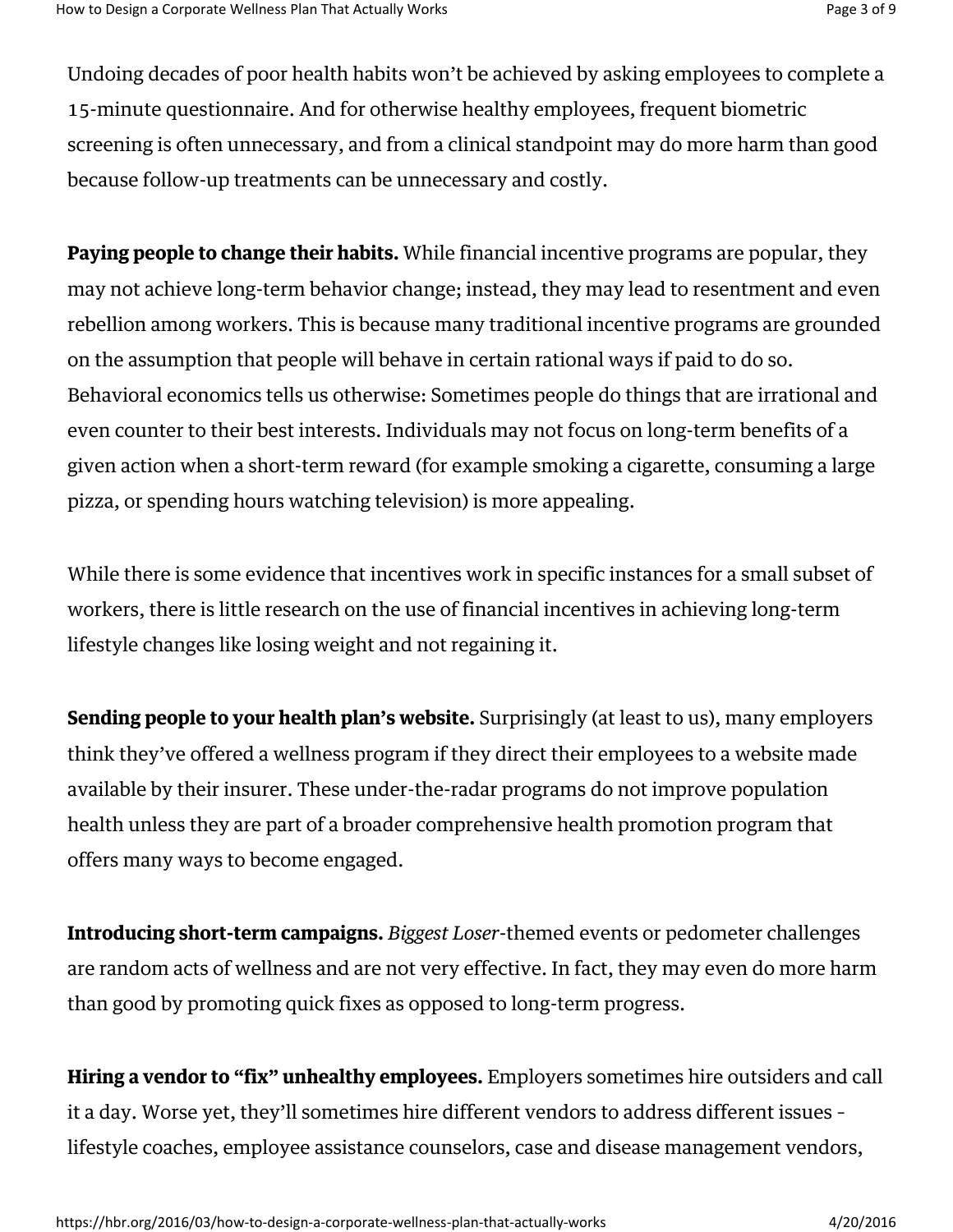nurse lines, occupational health and safety experts, workers' compensation specialists, disability managers, organizational development consultants, you name it. When hired independently, these vendors often work in silos, which can result in overlapping or duplicated work. In addition, relying on outside entities to attend to organizational needs may not get at the root of a systematic problem.

So what does? We've identified five approaches that, while comparatively difficult, can actually change the health and lives of employees for the better.

Leadership commitment and support. A successful health promotion program starts with a commitment from company leaders, and its continued success depends on ongoing support at all levels of the organization. In particular, leaders at companies with successful programs establish a healthy work environment by integrating health into the organization's overall vision and purpose. At Lincoln Industries, a manufacturer and distributor of trucking accessories, promoting workers' health and well-being is embedded in the company's core mission and values. Senior leaders not only speak of its importance to the organization's success, they lead by example.

**Building a culture of health.** A healthy company culture is built intentionally. It is first and foremost about creating a way of life in the workplace that integrates a total health model into every aspect of business practice, from company policies to everyday work activities. By "total health" we mean a culture that's supportive of career, emotional, financial, physical and social well-being – not just an occasional road race. Examples include offering flexible work schedules, giving workers latitude in decision-making, setting reasonable health goals, providing social support, enforcing health-promoting policies and establishing a healthy physical environment (healthy food offerings, staircases instead of elevators, walking trails in and outside buildings and treadmill workstations).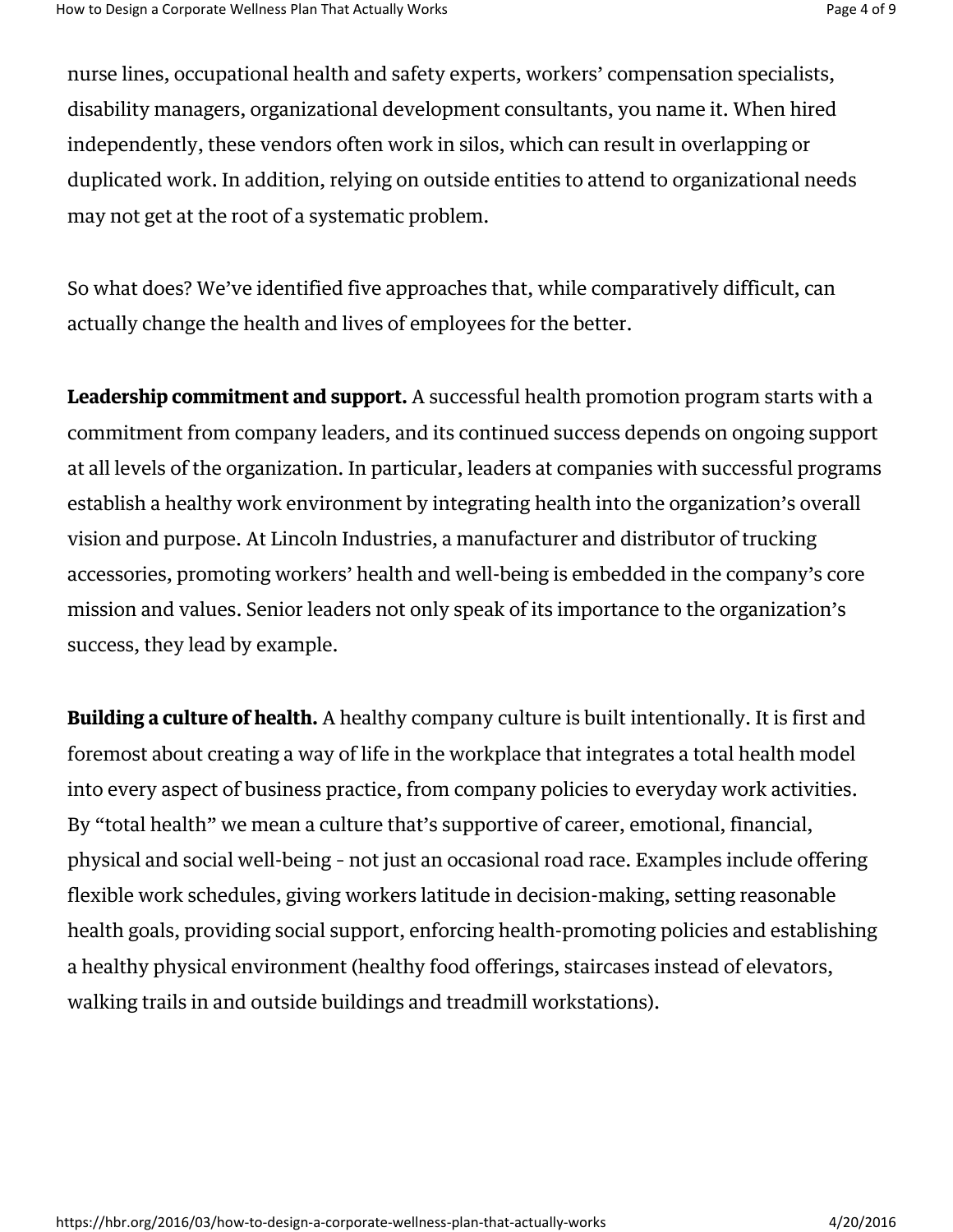This, of course, takes time and support. A company like Dow Chemical is a success story in this way. The company has promoted a culture of health for more than 30 years, with countless peer-reviewed studies showing that employees' health has improved and company costs have been contained.

Asking for help. A workplace health promotion program cannot be imposed on workers as yet another management cost-containment initiative. Boosting engagement in wellness can only be achieved when workers own the program, understand how they and the company benefit, and are given a meaningful voice in its ongoing operation.

There are a few simple ways to start doing this. The most common approach is to conduct regular surveys or focus groups to determine which aspects of health and wellness are important to employees, and which initiatives are not a good use of time. Honest Tea discovered that employees were not interested in yoga sessions offered by the company and instead began a series of vigorous workouts that many of its younger workers wanted. Now participation exceeds 50% since this change and has helped workers become more actively engaged in the company's wellness program.

Another approach is creating and supporting wellness committees. These groups of employees can be given a budget to come up with initiatives supported by their co-workers. Lastly, it may also be worth involving spouses or other family members who can help build a broader web of social support.

**Spreading the word.** Strategic communication leads to greater engagement in employee wellness programs. This boils down to getting clear messages out to workers: *this is what the program entails, here is how it works, here's what's in it for you, and here are ways to get involved*. This can help overcome some of the top barriers to program participation and success: lack of awareness, lack of interest and suspicions about employers' motivations.

These communications must be frequent, varied in content, multi-channel, and tailored to the target audience so that it doesn't fade into background noise.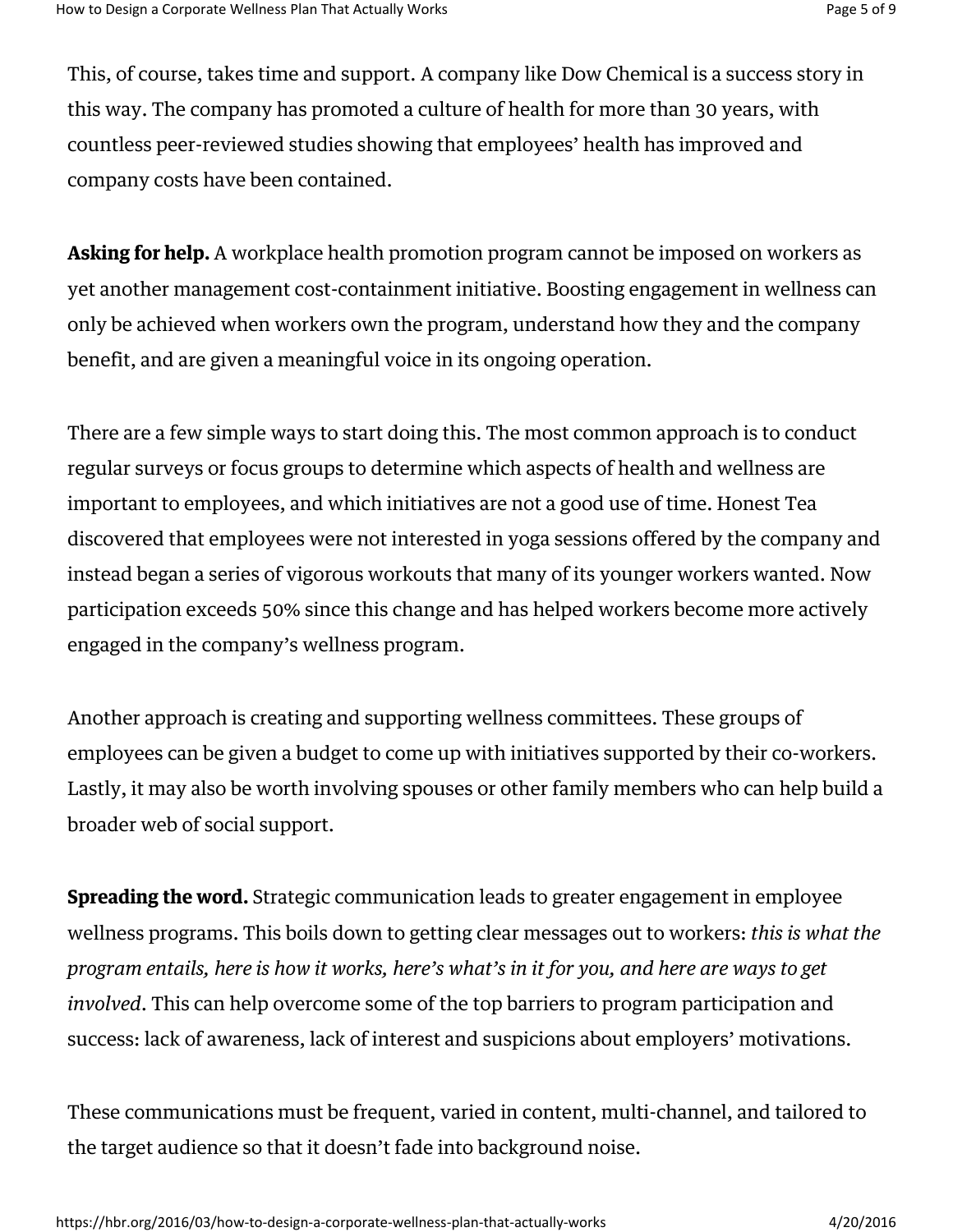For example, USAA describes its communications with workers as relentless and surround sound. Wherever employees turn, they are reminded that the company cares about their health and wants to support their efforts. The messages are clear – this program is there to serve you, your family and our customers, whom rely on you to be positive, healthy and performing at a high level.

**Offering smart incentives.** As we've already noted, simply paying people to change life-long habits may not work. However, there is strong evidence that proper incentives drive participation rates, keep employees engaged and motivated to begin efforts to achieve selfdetermined health goals.

The challenge is to migrate employees from simply participating for a reward (external incentive) to a place where the new behavior or habit is sufficiently satisfying and worth maintaining (internal incentive), such as taking a walk daily while listening to music or a favorite podcast. At NextJump, teams participate in a weekly Fitness Challenge where virtual cash rewards for the winning teams are coupled with bragging rights, creating camaraderie and social cohesion among workers. The company has found that motivating employees to fit in a workout during the workday gives them more productive energy and is helping drive better performance. Employees feel good, are happier, establish close partnerships with their office mates, and at the end of the day find work fun and personally rewarding.

**Measuring the right things.** Program evaluation is critical to maintaining accountability for a wellness program. To do this well, develop an evaluation plan at the start of a program so that useful baseline data collection can occur and be monitored over time.

So what should you measure? There are generally two answers: return on investment (ROI) and value of investment (VOI). ROI in this context is generally limited to examining the tangible benefits of a program, such as a reduction in medical costs or absenteeism.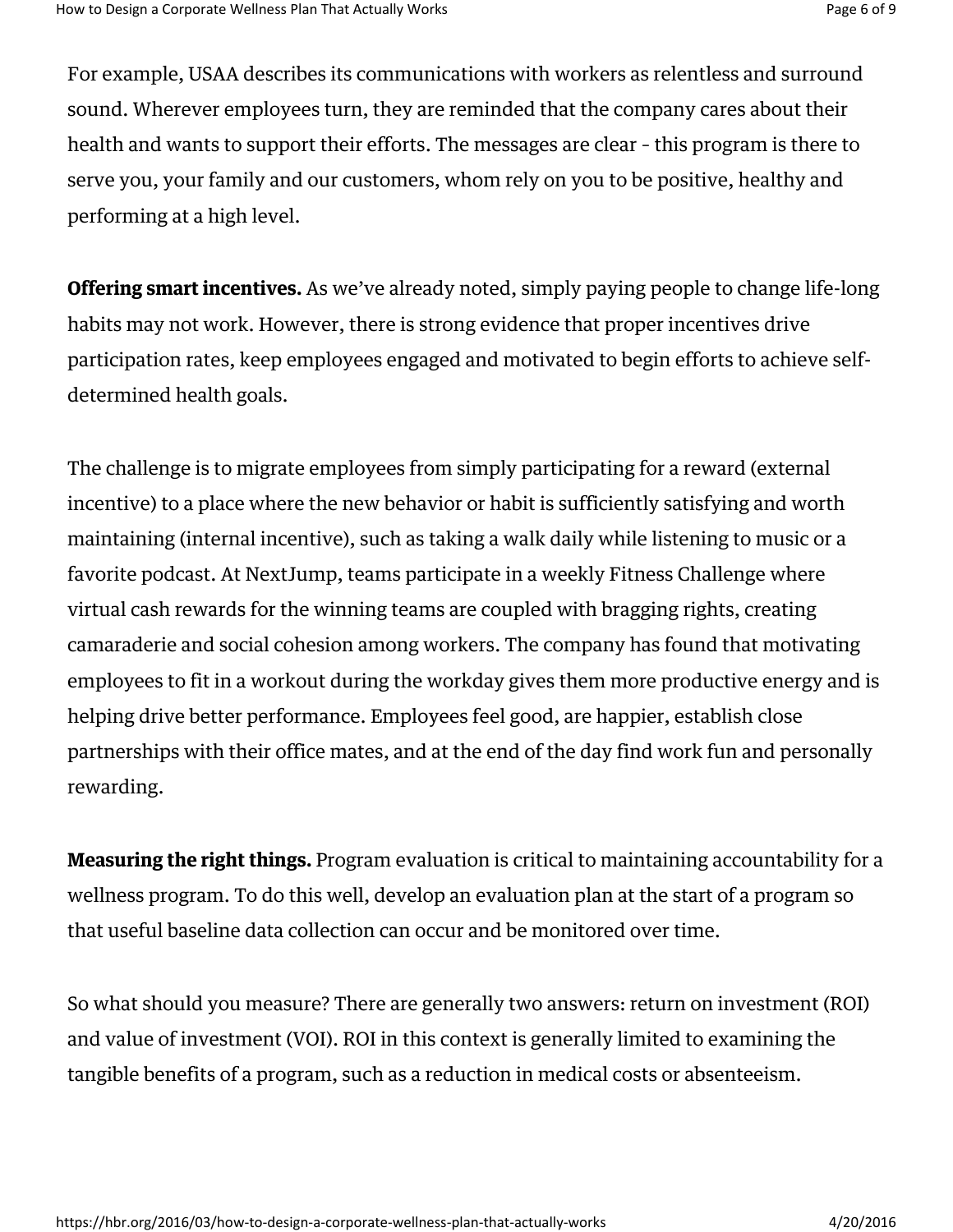Fortunately, a robust scientific literature review supports the conclusion that well-designed and well-executed programs can produce a positive ROI along with significant improvements in population health.

Johnson & Johnson, for example, has published dozens of studies in academic journals over the past three decades showing its wellness and prevention programs have improved employees' health, saved the company millions of dollars and enhanced workers' productivity – something they could only conclude after the smart collection and analysis of data.

In our view, ROI in isolation fails to capture the full benefit of workplace health promotion. VOI calculations, on the other hand, allow employers to examine the broader impact of programs and their impact on core priorities for their organization, which may include improved employee morale, talent attraction and retention, enhanced company loyalty and heightened customer loyalty.

There are a lot of misconceptions about wellness programs out there. As a result, many leaders pick and choose options fairly blindly, doing their employees and their company a disservice. In the end, you don't necessarily need the latest wearable or a new vendor. To achieve very real health improvement at the workplace, employers should first understand what the evidence says about what works, and then weave together individual health promotion programs with organizational change interventions that build on and support a healthy company culture. This isn't always easy. But the rewards can be huge, both for your company and for your employees for years to come.

Hector De La Torre is the executive director of the Transamerica Center for Health Studies, a national nonprofit, private foundation and division of the Transamerica Institute. Through broad-based analysis and research findings, the center helps consumers and employers navigate the financial implications of the health care decisions they are facing today.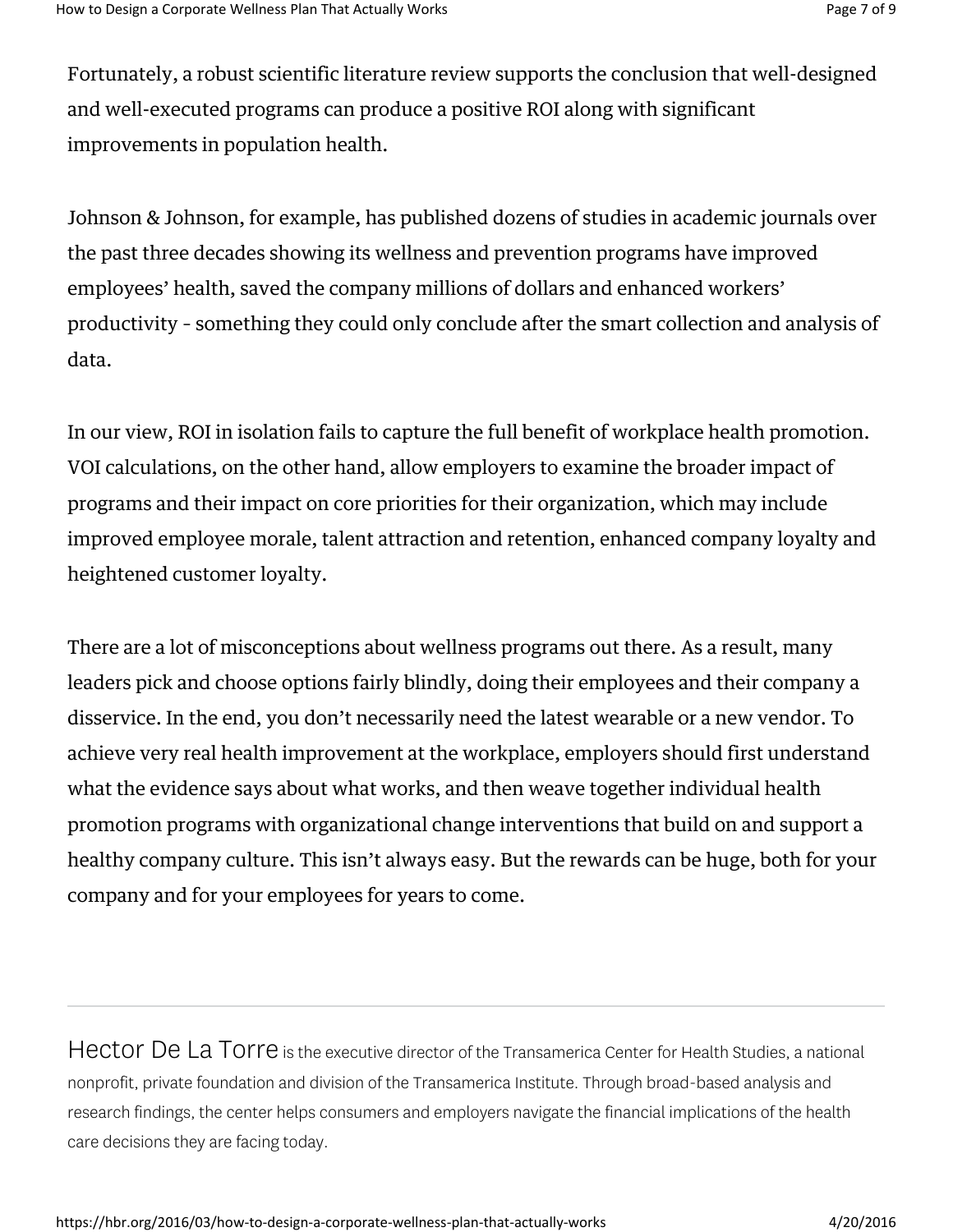Ron Goetzel, Ph.D., is senior scientist and director of the Institute for Health and Productivity Studies (IHPS), a collaborative established between the Johns Hopkins Bloomberg School of Public Health and Truven Health Analytics. IHPS conducts empirical research on the relationship between employee health and well-being, health care utilization and costs, and work-related productivity.

## This article is about HUMAN RESOURCE MANAGEMENT

## (+) FOLLOW THIS TOPIC

Related Topics: ORGANIZATIONAL CULTURE | HEALTH

# Comments

Leave a Comment

POST

#### 7 COMMENTS

## Mitch Collins 16 days ago

Both authors know that there is not "some debate." The matter of ROI has been put to bed decisively. Dr. Goetzel has admitted that there are very few programs with a positive ROI, and the negative effects-lying, cynicism, dis-engagement, over-screening and overtreatment-are rarely mentioned. This article makes some good points and recognizes how poorly most programs and implemented. Most other industries that operated this way would be out of business by now; wellness lives on not because it works but because of poorly conceived ACA subsidies.

REPLY  $0\stackrel{\text{(} \text{B}\text{ }}{0} \stackrel{\text{(} \text{B}\text{ }}{0} \stackrel{\text{(} \text{B}\text{ }}{0} \stackrel{\text{(} \text{B}\text{ }}{0} \stackrel{\text{(} \text{B}\text{ }}{0} \stackrel{\text{(} \text{B}\text{ }}{0} \stackrel{\text{(} \text{B}\text{ }}{0} \stackrel{\text{(} \text{B}\text{ }}{0} \stackrel{\text{(} \text{B}\text{ }}{0} \stackrel{\text{(} \text{B}\text{ }}{0} \stackrel{\text{(} \text{B}\text{ }}{0} \stackrel{\text{(} \text{B}\text{$ 

### JOIN THE CONVERSATION

POSTING GUIDELINES

https://hbr.org/2016/03/how-to-design-a-corporate-wellness-plan-that-actually-works 4/20/2016